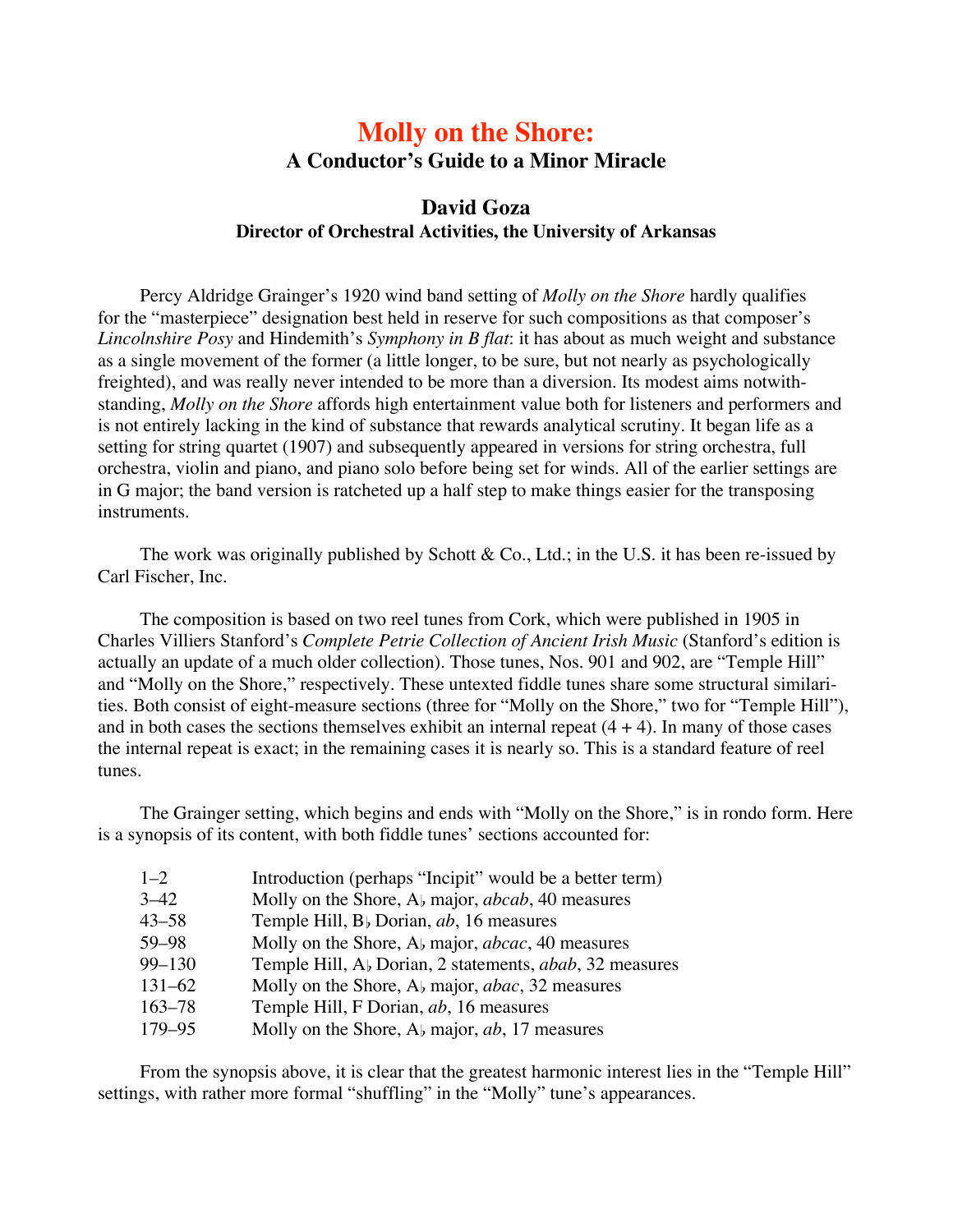The work begins quietly, and – except for a decorated "stinger," ends even more quietly. The dynamic peak of the composition occurs during the third statement of "Molly," measures 139–46; the loudest printed dynamic, however, is at the final gesture (the ending of Holst's *Second Suite* comes to mind).

Two bars of *ostinato*-like accompaniment set the stage for the first appearance of the "Molly" tune; these bear close examination. This two-voice *ostinato* immediately gives an impression of *very* fast harmonic rhythm, with the progression I–V–ii<sup>6</sup>–V to be understood as filling each measure. At Grainger's metronome marking (to be discussed below!), this is a harmonic rhythm that can only described as "dizzying." However, as we shall see at 27 ff., there is another way of understanding the pitch content of these measures – a way that involves a harmonic rhythm only half as fast as what the opening measures imply.

The accompaniment pattern is also "athletic" in character, owing to wide displacement of the third quarter note in both voices. (To see how wide the displacement actually is, re-assign the pitch classes of that quarter note, with the bass voice taking the  $B<sub>b</sub>$  and the upper voice the  $D<sub>b</sub>$ , then place those pitch classes as close as possible to the surrounding pitches. In that case, the bass voice will traverse the span of a perfect fifth, with the upper voice negotiating only a minor third!) This accompaniment pattern is sounded unchanged 16 times, finally yielding in measure 17 to a string of parallel diatonic triads initiating an authentic cadence.

The first setting of "Molly on the Shore" begins with the upbeat to measure 3 in the 1st and alto clarinets. As measure 3 in the score makes clear, the bass line actually maps onto the fiddle tune itself; this probably accounts for Grainger's decision to construct the accompaniment as he did. The *a* section of the tune, measures 3–10, is "closed" twice on the tonic pitch, in two identical fourmeasure phrases as discussed above. The span of *a* is a minor seventh, and this portion of the tune is in plagal position, lying between the fifth scale degree and the fourth, a seventh above. The *b* section (mm. 11–18), is in authentic position, with its range somewhat extended (from the sixth degree to the tonic, a tenth higher). Although this portion of the tune also exhibits an internal repeat, it features some variation in its last two measures. So while the first of its phrases ends like both phrases of *a* (compare m. 14 to m. 10), the second ends with a flight of fancy (mm. 17 f.) It is this "flight of fancy" that will later provide the material for the most deft compositional stroke of the entire work.

The *c* portion (mm. 19 ff.), again in plagal position, finds the tune moved to bass voices; the concluding measures of both phrases (mm. 22 & 26) are identical to those of *a*. Grainger has elaborated the internal repeat with some upper neighbors in triplet rhythm (mm. 22 f.); the folk tune itself also exhibits a small embellishment in measure 25 (plus its upbeat) as compared to 21. It is in *c* that we find the first instances of chromatic harmony: a secondary dominant in measure 22, an incomplete vii<sup>o7</sup>/vi in 24, and additional applied dominants in 25 & 26. In the interest of as much accuracy as one might enjoy when working from a reduced score, I recommend supplying an eighth rest in the top staff at the end of measure 26, below the sixteenth notes.

With the upbeat into measure 27, we have apparently embarked on a repeat of the material so far set forth. The tune's *a* material is now found in a fuller complement of clarinets and alto saxophones, and the accompaniment is enriched. At this point we come to understand that the opening harmonic pattern could after all have been heard as two chords per measure:  $I - V^7$ . At the internal repeat the tune moves to a higher octave and is enhanced by a middle voice supplying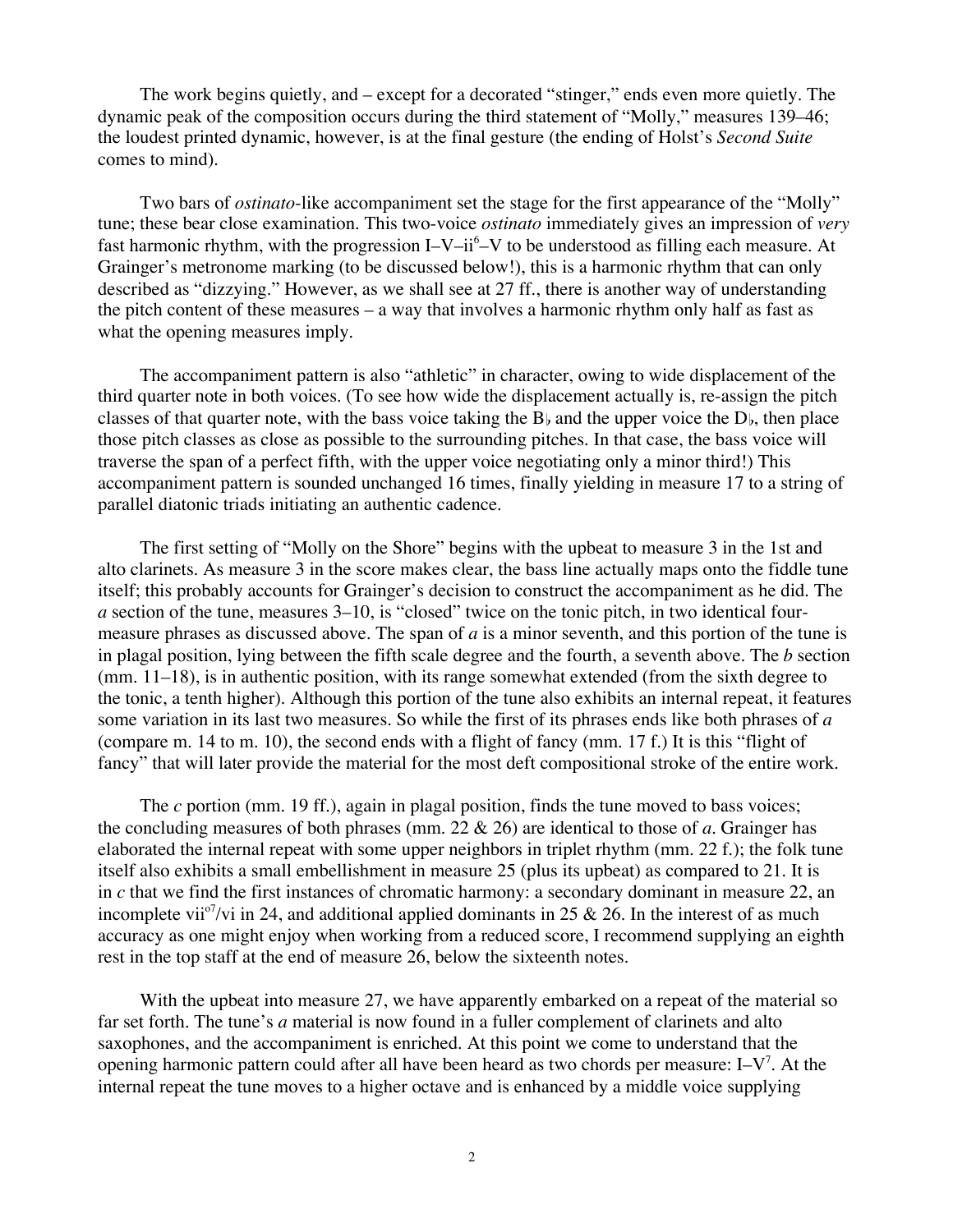(mostly) parallel sixths, with a mixture of articulations and a rhythmically elaborated foundation. This statement of *a* is also the first *crescendo* statement of the piece, culminating in *forte*.

The second statement of *b* (35 ff.) is further elaborated, with real rhythmic interest in the accompaniment. At the internal repeat (mm. 39 ff.) the melody is again enriched by parallel sixths. The expected recurrence of *c* never materializes.

Beginning at 43, we encounter the first instance of "Temple Hill" in a single statement of 16 measures (in rondo form, this is the first episode). We are also confronted with an apparent mystery. Fiddle tunes, almost by definition, always end on the tonic pitch – usually, many times. That being the case, it is obvious that in this appearance, the tonic pitch of "Temple Hill" is  $B<sub>b</sub>$  and its flavor is Dorian (the occasional  $G<sub>5</sub>$  make it so). Nevertheless, the harmonic setting that Grainger has supplied is apparently  $A_{\flat}$  major with half cadences concluding the tune's four phrases. This is very much like the "Horkstow Grange" setting in *Lincolnshire Posy*: There, the tune is in A<sub>b</sub> Mixolydian but the harmonization is  $D_{\rm b}$  major with half cadences. This sort of harmonic sleight-of-hand seems to occur in Grainger's works whenever the tune that is being so set is in fact *transitional* or *episodic* in the larger scheme of things. That is most certainly the case with "Horkstow Grange," which links "Lisbon" with "Rufford Park Poachers," and it is also the case here, where appearances of "Temple Hill" constitute the episodes in a rondo-form composition.

Lest there be any doubt about which of the lines in the reduced score actually represents "Temple Hill," it's the uppermost line of the middle staff, the one marked "Reeds" and *"upper octave also"*. Its *a* section is in somewhat extended plagal position (low 5 to high 7, a minor 10th all told). The instruments in the top staff are supplying a countermelody, whose secondary voices are placed wherever the editor could find space for them (I do hate such reduced scores as this – one never knows what's *really* going on). In the interest of accuracy, the conductor will want to supply the missing slur in measure 46, so that it looks like measure 50.

The *b* portion, which begins at 51, sees the fiddle tune moved to upper voices in a *fortissimo* setting; parallel sixths and mixed prolations (triplets against duplets) heighten the excitement and the tensions. This section is in authentic position, from tonic to supertonic a ninth above. "Temple Hill" exhibits another important structural similarity to "Molly on the Shore" in that the *b* sections of both tunes exhibit a "flight of fancy" in the second of two internal phrases (in the present case, that's in mm. 57 f.)

Grainger's " $A<sub>b</sub>$  major setting with half cadences" sets up the return of "Molly" at the upbeat to 59. The melody is now carried by 1st cornet and alto saxophone, in a *legato* treatment, and the accompaniment is of the "oom-pah" type, but with the elements reversed from the usual presentation (do by all means supply the missing staccato dot on the first chord). At the internal repeat (from the upbeat to 63) the *staccato* standard returns, with the accompaniment decorated with grace notes. (The passage is not as chromatic as it looks in the score; the grace notes are simply a half step below their arrival notes, hence all the printed accidentals).

Here, the composer's treatment of *b* (67 ff.) is among the most noteworthy features of the composition. Grainger has contrived a sort of canon at the half-bar interval (there are some melodic adjustments imposed to make things "work out"). The accompaniment also represents an advance over earlier instances, with a more athletic and generally interesting bass line and the ear-catching sonority of a French augmented sixth chord in measure 72 (I recommend stressing the latter).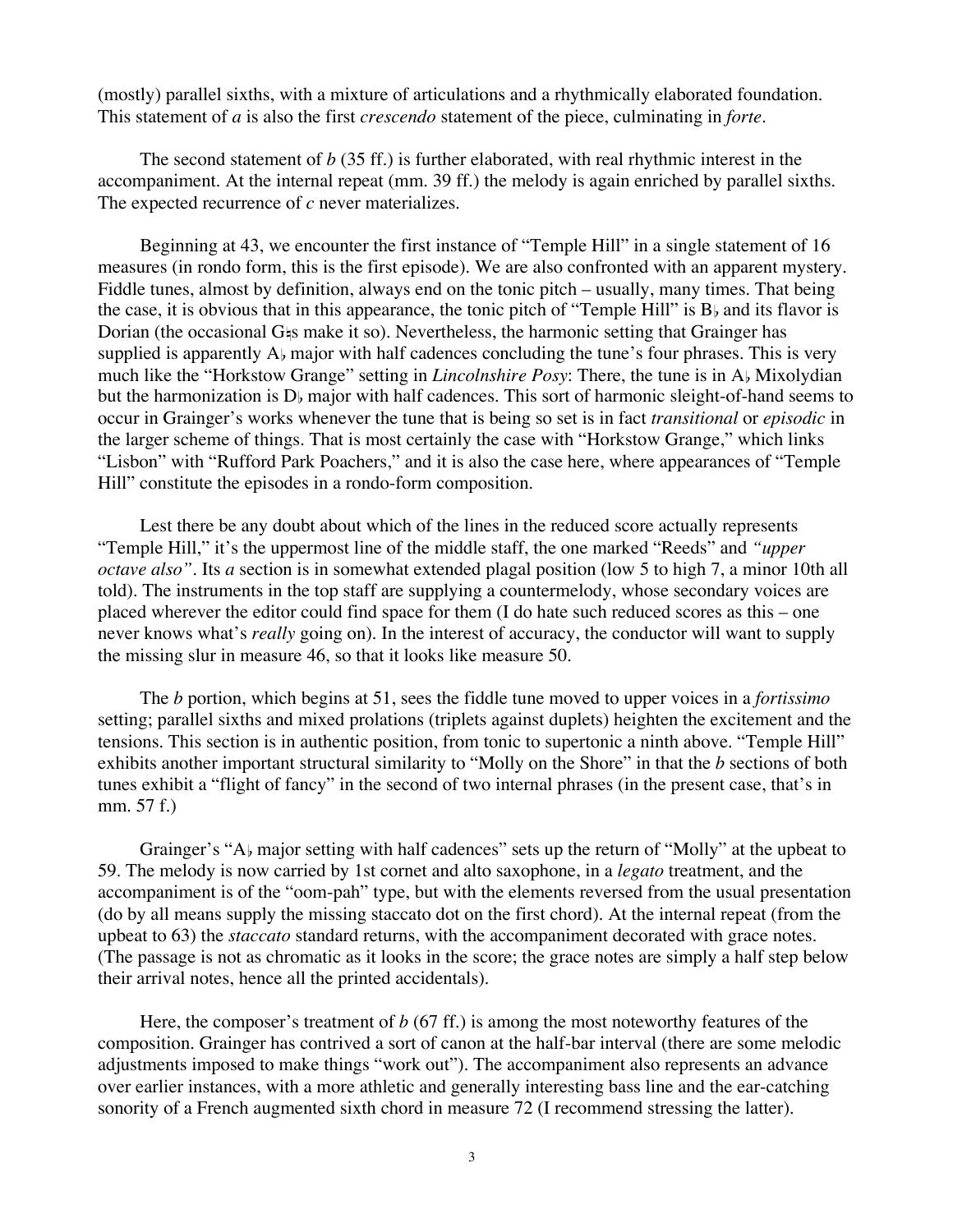The tune's *c* portion is imaginatively re-written here: what was before the most pedestrian aspect of "Molly on the Shore" (cf. 19 ff.) has been transformed into the most lyrical, by the simple device of eliminating re-articulations of a single pitch and the introduction of nuanced markings. Two of the harmonizing sonorities call for special notice. The first occurs in the first half of measure 76: the chord is  $D<sub>b</sub>$  minor, functioning as iv; the bass-line tune adds a major seventh, and the result is that most rare and expressive of all seventh chords, the minor-major seventh – here, presented in third inversion. This chord recurs in measure 80. The other notable sonority is an augmented sixth chord in 78. This could be described as being of the "Italian" type, with an additional "sharp fifth" (the C of the tune). The result certainly is striking, and forecasts even more imaginative augmented sixth usage to be seen in the work's closing measures.

One other feature of this presentation of *c* commends itself to our attention: the ending, in measures 80–82, is adjusted, with the *b* ending grafted onto *c*. This "blurring of distinctions" will likewise play an increasingly large role as the composition progresses.

As in the first presentation of "Molly," we now return to the *a* section. The "parallel sixths" aspect of measures 31 ff. is now revisited, with additional adjustments (the tune itself is "lined out" in m. 85; the accompanying voices shift positions to produce parallel thirds in the following measure). The chordal accompaniment now moves to offbeats, occasionally enhanced with rhythmic "kickers," and the best compositional stroke of all appears as a countermelody in mid- to high-range voices (moving an octave higher in the second four-bar phrase). This new countermelody is of course an augmentation of what I earlier described as a "flight of fancy" (mm. 17 f.). It is the ending of this countermelody (mm. 86 & 90) that makes some of the "Molly" tune's adjustments necessary. The chromatic harmony in measures 87 f. is of the "darker" variety, momentarily pointing the music toward the subdominant.

At the return of *c* in 91, the countermelody begun at 83 attains monumental proportions, its contour nothing less than *ecstatic* at measure 95. The tune itself, however, is constrained this time: its two closing bars (94  $\&$  98) are identical. The accompaniment is now in F minor, and the ostinato in bells and vibraphone suggests that something new is afoot. Here, it simply consists of pitches that outline other accompanying voices, which may be identified by picking through the third and fourth staves. Those voices contrive to deliver some memorable sonorities. In measure 94, for instance, we have an irregular German augmented sixth chord on the first beat, while the last chord in that bar is a V<sup>7</sup>/V which, rather than resolving at the following downbeat, simply "yields" to iv.

In retrospect, it seems as though we have embarked on what might legitimately be thought of as a sort of development section: we are now set up for the first of two harmonic excursions that will lie largely "off center" for a considerable span of time. Rather than leading inexorably to what might be expected in a more standard common-practice context, the F minor of the present section simply evaporates in measure 98, giving place to a complex sonority consisting of the first pentachord of the  $A<sub>b</sub>$  minor scale (this structure continues throughout the next section, slightly re-voiced via an exchange of voices from 98 to 99, with  $D_1$  in two octaves serving as the "hinge"). Simultaneously, the vibraphone ostinato is reduced to two pitch classes in two octaves, one of those pitch classes providing yet another member of the  $A<sub>b</sub>$  minor scale.

This, of course, is the setup for the second appearance of "Temple Hill," now in  $A<sub>b</sub>$  Dorian (here, the accompaniment more or less matches the tune's "key"), to be presented in two statements.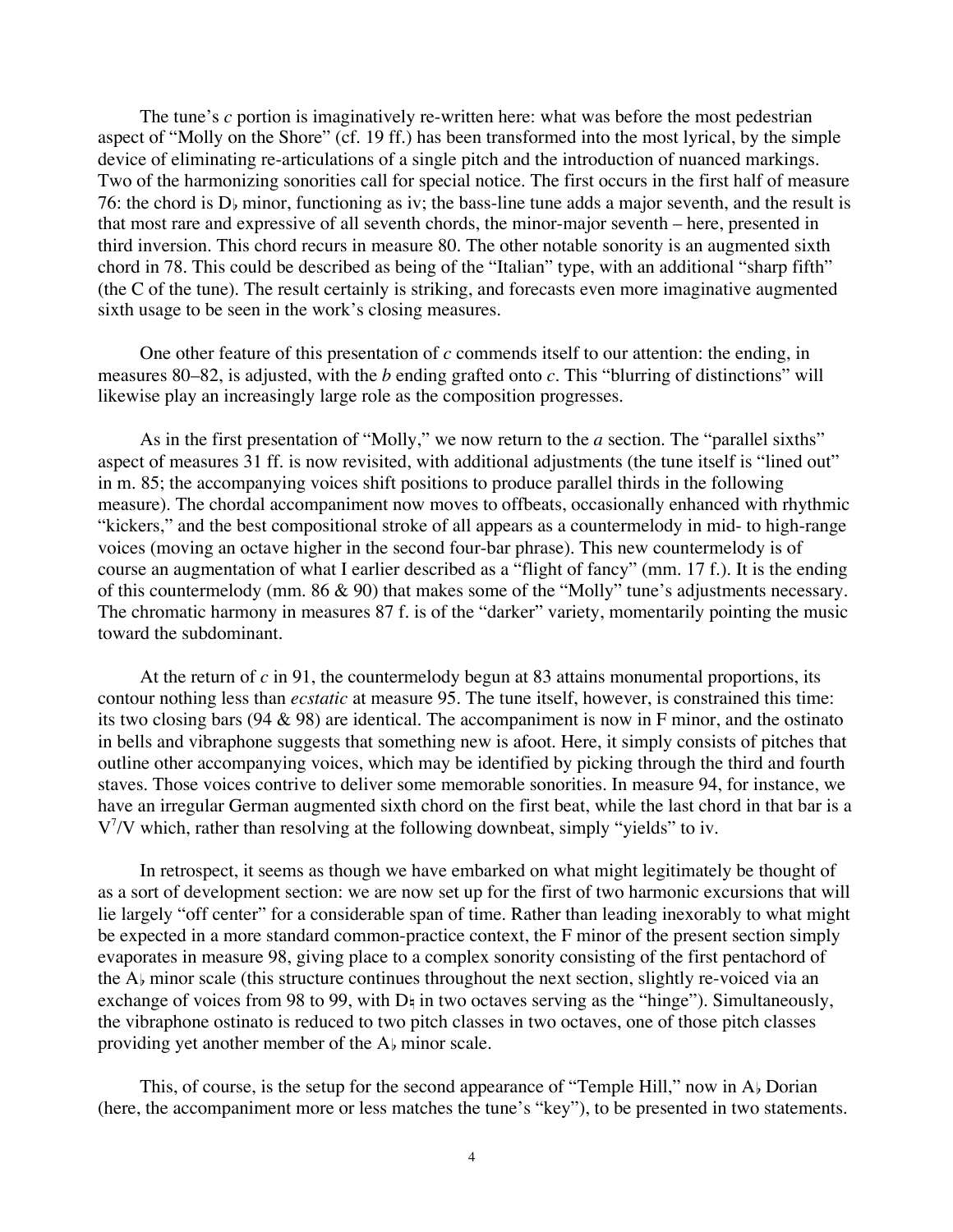The first of those statements runs from measure 99 to 114. The ostinato and an enhanced double drone in lower voices yield some of the most static music of the entire composition. (It is also in this presentation of "Temple Hill" that the largest number of mistakes are to be found in the score!)

Apart from the vibraphone ostinato and the  $A \rightarrow E$  drone in the bass voices, a trio of mid- to upper-range voices (flutes, oboe, 2nd clarinets) provides a handsome foil – not exactly a countermelody – to the fiddle tune. The top two of those voices are destined to drop out at different times.

To clarify the score, I would certainly supply a natural sign to the flutes' G in measure 99, since  $G<sub>b</sub>$  will otherwise be the "industry standard" for this stretch of music. (I would also provide flat signs at the beginnings of the second and third systems for the  $G<sub>b</sub>$  still in force from earlier.)

With the onset of the *b* portion of "Temple Hill" (m. 107) the upper voice of the double drone begins to wander (this is the enhancement mentioned earlier). The cross-relation between  $D_{\frac{1}{2}}$  in that upper drone voice and the  $D<sub>b</sub>$  of 2nd clarinets (m. 110) is a very handsome one. (Correct the slur in m. 109, by starting it from second printed quarter note  $E_{\flat}$  not the tied note.) The enhanced drone voice finally bursts into song in measure 113, and leads the music into a second statement of "Temple Hill." Be sure to supply the missing flat sign for the  $C_{\flat}$  in measure 111.

The second statement, from measure 115, is harmonized in  $G<sub>b</sub>$  major with half cadences at its closing measures (the analogy with the first appearance of this fiddle tune is exact). Except for noting that the vibraphone ostinato continues doggedly for awhile, the setting of *a* hardly requires comment; but there are a number of editorial mistakes to correct in the score. In measure 116, third staff, the  $G_{\flat}$  quarter note at the end of the measure (the one that would make sense of the suspended  $G<sub>b</sub>$  in the following bar) is missing. You should supply it, sharing a stem with the  $B<sub>b</sub>$  below it (as in m. 120). In 117, the  $G_{\nu}$ -C<sub>b</sub> quarter note should have a *tenuto* mark under it as in 121. The flat sign in the bass voices in 117 makes no sense; it appears in a single octave in 121, making even less sense. In 119 you will need to supply flat signs in two bass-voice  $G<sub>b</sub>$  (in two different octaves) plus a slur in the middle voice of the third staff, between  $A<sub>b</sub>$  and  $G<sub>b</sub>$  (as in 115). Make this last correction also at the beginning of 120, and supply a staccato dot for the last accompanying quarter note in that measure, same staff.

The loudest music to this point begins at 123, with the restatement of *b*. Here, a counter-tune based on the *b* portion of "Molly on the Shore" (again in augmentation) is entertainingly sequenced between treble and bass voices (the compound line in 123 f. is  $G_{\mathfrak{b}}-F-G_{\mathfrak{b}}-D_{\mathfrak{b}}-C_{\mathfrak{b}}-G_{\mathfrak{b}}$ ). Again, there are missing flat signs to supply in the middle staff, in front of  $C_{\beta}$  in two octaves in both measures 124 & 128. The sudden motion to  $A<sub>b</sub>$  major halfway through measure 130 is almost a shock.

The statement of "Molly on the Shore" that begins at 131 is reduced by eight measures from previous instances. The setting begins with a double drone (heretofore an aspect of "Temple Hill" setting), broken off after a mere two measures in favor of a staccato accompaniment reminiscent of music we've seen earlier. The confusing dynamic indications in the score at this point (mm. 131–38) are an *excellent* example of why a reduced score is not an adequate conducting tool. I wish any director good luck in figuring it out! You might want to provide a quarter rest on beat 1 of measure 133 right before the first bass clarinet note, just to keep things straight.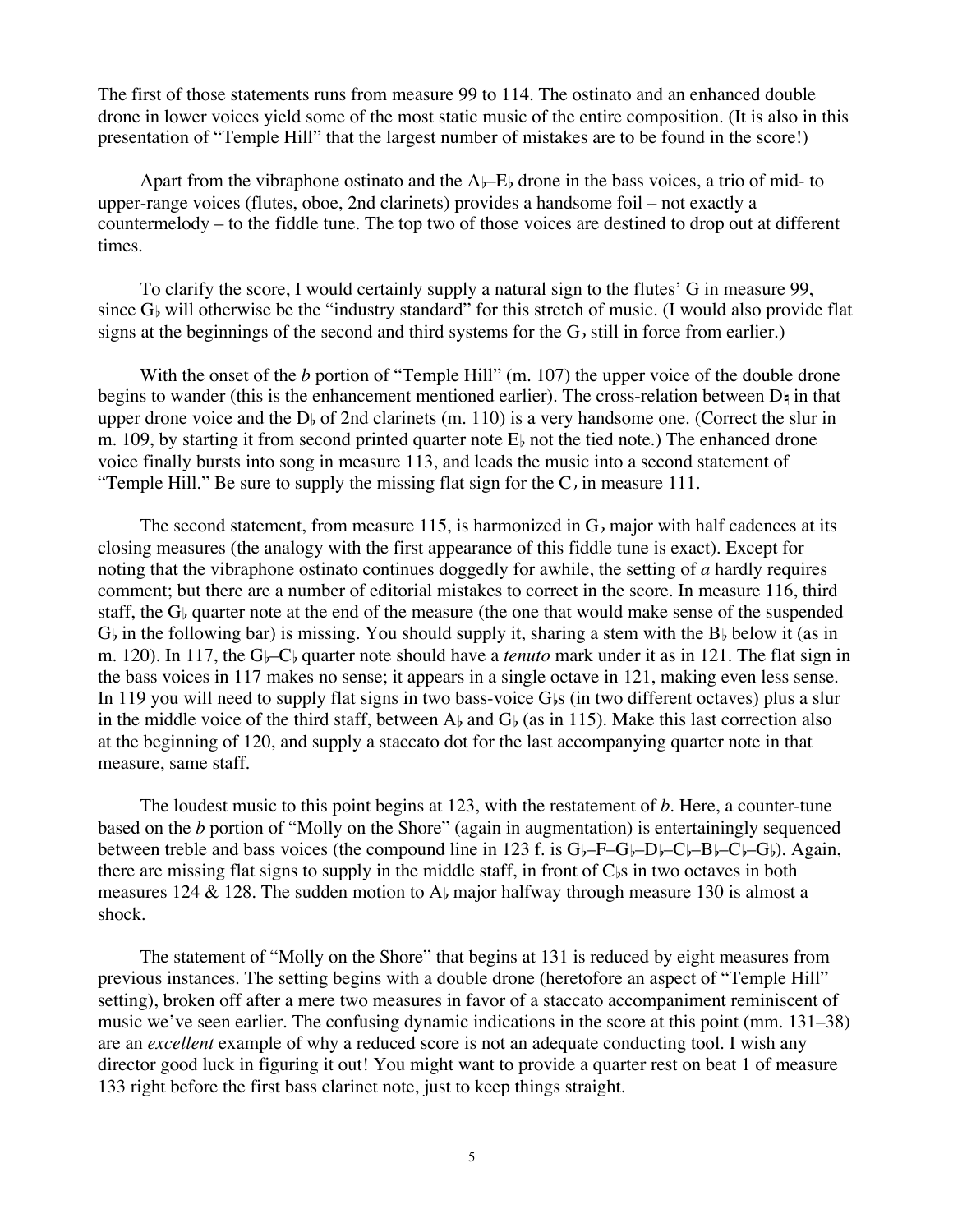With the arrival of *b* (upbeat to 139) we are set to hear the loudest music of the composition. Once again, parallel sixths enhance the fiddle tune and chromatic harmony enriches the proceedings, especially where deceptively resolved (m. 140). Be sure to supply the missing natural sign for the final G in the lower staff in measure 140. The chromatic harmony is further enriched in the *b* section's second phrase (esp. 144), and a falling chromatic scale in triplet eighths lends an admirable "sweep" to the sonic landscape. In the final two measures of  $b$  (145 f.), two different endings – one of them newly composed – are juxtaposed (compare the top voices of the bottom two staves).

In this statement of "Molly," we now return to *a* rather than proceeding to *c* as before. The air has suddenly cleared: the tune is presented in simple octaves against a chordal accompaniment once again returned largely to offbeat position, plus a familiar-sounding countermelody. That apparent familiarity, of course, has nothing to do with our actually having heard it before (strictly speaking, we haven't). But the source of its materials is clear enough, and Percy Grainger is much to be admired for being able to craft so many different gestures, all of them related but all of them distinctive, from such limited means. The final ending gesture (m. 154) is again adjusted.

Section *c* does now arrive, with its two ending bars (158 & 162) constrained to a single contour as earlier. The falling chromatics introduced in 143 now come back full-force, eventually to appear as complete parallel triads – the thickest texture by far of the entire composition. The countermelody begun in 147 is also continued here, conjunct harmonizing voices steer the harmony towards F minor, low bass instruments offer initially offbeat accompaniments soon supplanted by more gracious conjunctions, and the bells and vibraphone bang away on octave Fs. In the interest of accuracy, it would be a good idea to introduce slurs in measure 156 between  $D<sub>b</sub>$  and C in the lowest staff, as in 155, and in 159 f., in the same staff, from F across  $E_1$  to the following F, as in the figure that immediately follows it. Two sonorities stand out: the  $f^{\prime 6}$  chord in measure 158 against the B<sub>b</sub> in the tune, and the whole-tone cluster in the second half of 162, against which the  $B_{\flat}$ –A $_{\flat}$  of the fiddle tune stands wholly unresolved.

This last sets the stage for the final appearance of "Temple Hill," now cast in F Dorian and harmonized by drones sympathetic to that key. As in 99 ff., certain elements of these drones gradually drop out. The vibraphone plays an ostinato similar to those we've heard earlier; an adjusted sequence downward in measure 168 prepares the way for its own exit a few bars later. The music grows increasingly soloistic, with only a few instruments left at the very end, playing very softly. The mood is arguably solemn here – but Grainger has a wonderful trick up his sleeve. He gives the game away by marking this trick "merrily" (m. 177). The musical joke consists of a premature ending to "Temple Hill," extended artfully into the final statement of "Molly." (Correct your score by adding the missing slur between the first two eighth notes in m. 178.)

This last linkage – the one in 178 – must be played in the smoothest way possible, complete with crossing dynamics exactly as printed, so that the resulting arrival dynamic is exactly what Grainger wrote. The emphasis is now on a pared-down version of a countermelody we heard earlier (rather than the fiddle tune's *a* section), and the chordal accompaniment re-enters by fits and starts. The final statement of *b*, from the upbeat to 187, affords the composer a vehicle for his most imaginative experiments in augmented sixth chords. The first, on beat 2 of 188, is a German sixth with an appoggiatura in the fiddle tune (the tune itself supplies the chord third once it "resolves"). The next happens two measures later, on "and" of 1 (the second quarter note of 190). This might be thought of as an Italian sixth plus a "sharp fifth" (the C) – certainly not a textbook example of anything (try isolating this sonority and having the members of your ensemble play it  $-$  it's an ear